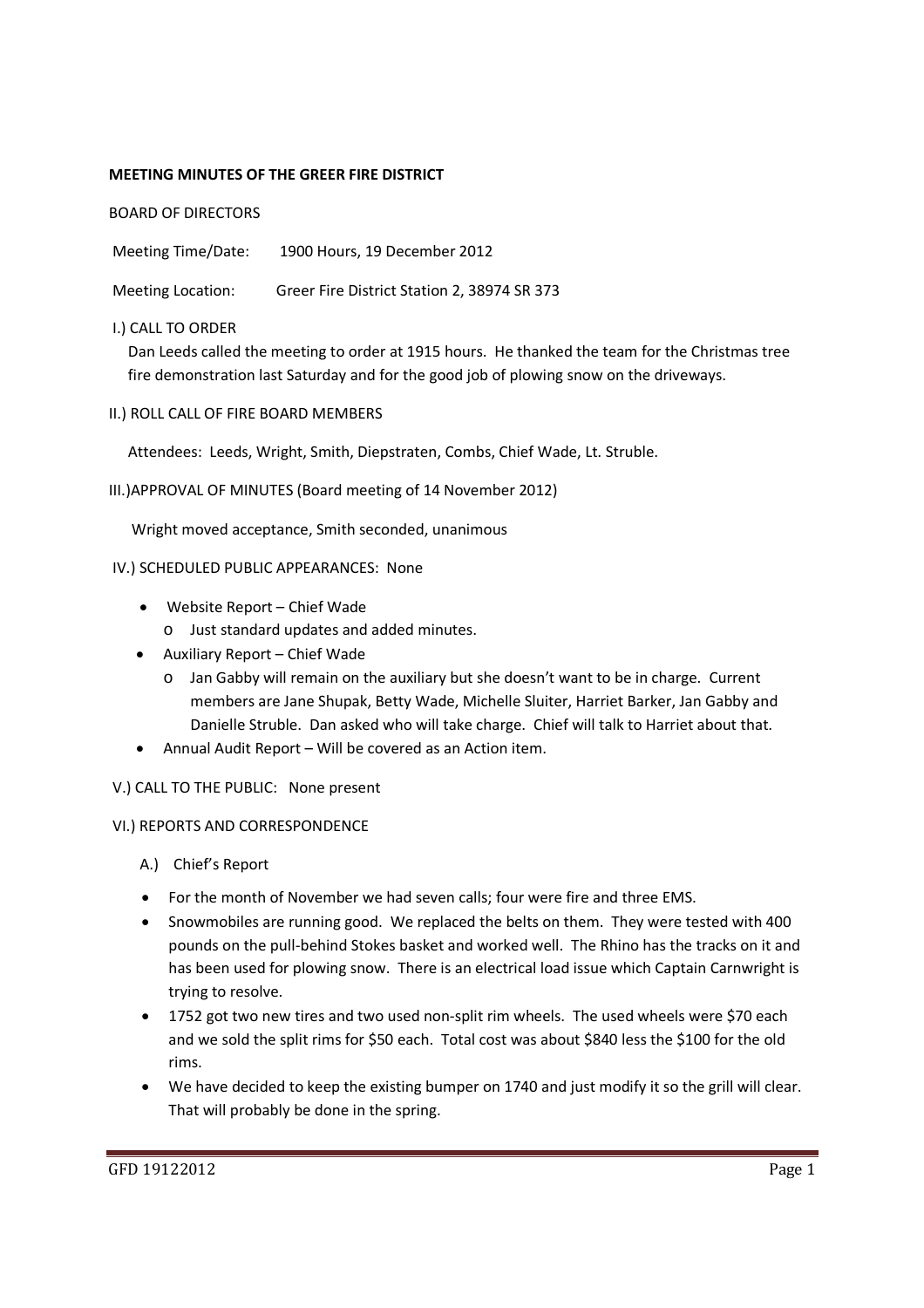- Building additions at both stations are completed. We have the generator shed roof materials but are waiting for better weather to build it.
- Fuels Reduction We are still waiting on the third quarter reimbursement for fuels reduction as well as fire reimbursement which are being held up by the Feds due to a computer glitch.
- The pit has been burned and pushed but weather prohibits use of it right now.
- Chief completed his paramedic refresher last week. Captain Carnwright will be taking his refresher in February and Lt. Struble will take his EMT refresher in January.
- Deputy Chief Sluiter and Lee will be attending the AFTA conference in Laughlin January 17-19.
- The Christmas tree demo went well. Christmas tree disposal was discussed.
- Chief needs to get Jim and Elvia on Omni Advantage.
- Tyrrell sent a check and packet to PSPRS for the evaluation. It looks like only Tyrrell, Lt. Struble, Capt. Carnwright and Steve Vickers will be eligible based on hours.
- We received the new bylaws from AFTA. They will probably be voted on at the meeting in Laughlin.
- There was discussion about the condition of Hwy. 260 from Hwy. 373 to Sunrise and whether ADOT is doing an adequate job of winter maintenance. Consensus was that cinders are a better option than salt.
- We are still planning Santa arrival activities at Snowy Mountain on December 22 at 2 P.M.
- Sunrise opened today.
- Chief explained the PAR passport system (personal accountability).
- We did winter and ice rescue at last night's training session.
- Chief Carlson is retiring as Eagar Fire Chief.

# B.) Chairman's Report

- No date is set for the appreciation dinner. It will be in January.
- Nominations and vote for officers of the Board:
	- o Chairman: Diepstraten nominated Leeds. Second by Combs. Unanimous (4).
	- o Clerk: Smith nominated Combs. Second by Diepstraten. Unanimous (4).
	- o Treasurer: Diepstraten nominated Smith. Second by Wright. Unanimous (4).
- Dan stressed safety due to winter conditions.

# C.) Treasurer's Report

- We are at 47% of year. Property tax is also at 47%.
- Station One siding is not shown. Lee said next year we need to budget the siding for the remaining three sides.
- Propane is currently down but electricity is up because of the ETS.
- Ted moved acceptance of Treasurer's Report. Second by Wright. Unanimous.
- Account balances 12/01/2012

General Fund: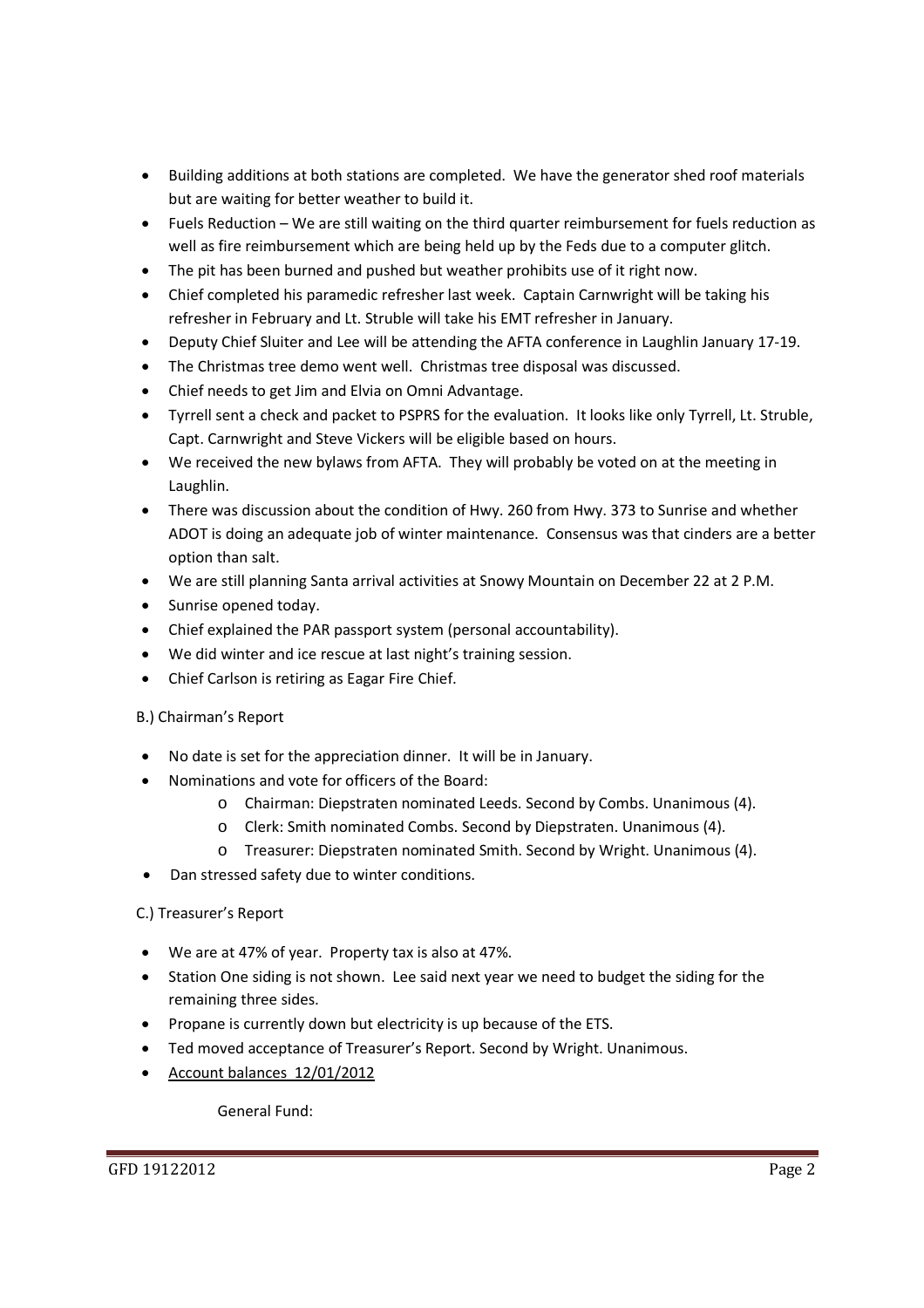| 10-1010 Apache County Treasurer \$131,659.67             |
|----------------------------------------------------------|
|                                                          |
| 10-1020 Special Revenue National Bank of AZ \$ 82,098.05 |
|                                                          |
|                                                          |
|                                                          |
|                                                          |
|                                                          |
|                                                          |
|                                                          |
|                                                          |
|                                                          |

### D.) Committee Reports - None

## E.) Correspondence

- Dan received a letter December 3, 2012 from Douglas Ralph, CPA, Albuquerque. He wants to submit a bid for doing audit. We have already committed to a three year contract. Dan will respond to the letter.
- We received a letter from the State Compensation Fund which explains changes in program requirements and benefits. Bottom line is that Workman's Comp will increase. Chief will budget a 4% increase.
- Lee reported on the community meeting. Three agencies were represented: Forest Service, AG&F and GFD. FS said any new wildfire starts will be extinguished rather than managed. AG&F unearthed bones in the excavation of the fish pond in Eagar. The Zuni Tribe has loudly complained in a New Times article. The project is no more. There will be no community meeting in January.

## VII.) DISCUSSION AND POSSIBLE ACTION CALENDAR

- A.) Personnel Issues Chief Wade None
- B.) Volunteer/Hiring Candidates Chief Wade None
- C.) Auxiliary Activities None
- D.) Standard Operating and Administrative Procedures Chief Wade None

Lee asked about SAP for quality assurance. Chief is still working on it.

- E.) State Retirement PSPRS None
- F.) Change in Website Chief Wade None
- G.) Approval of FY 2011 2012 Audit Report